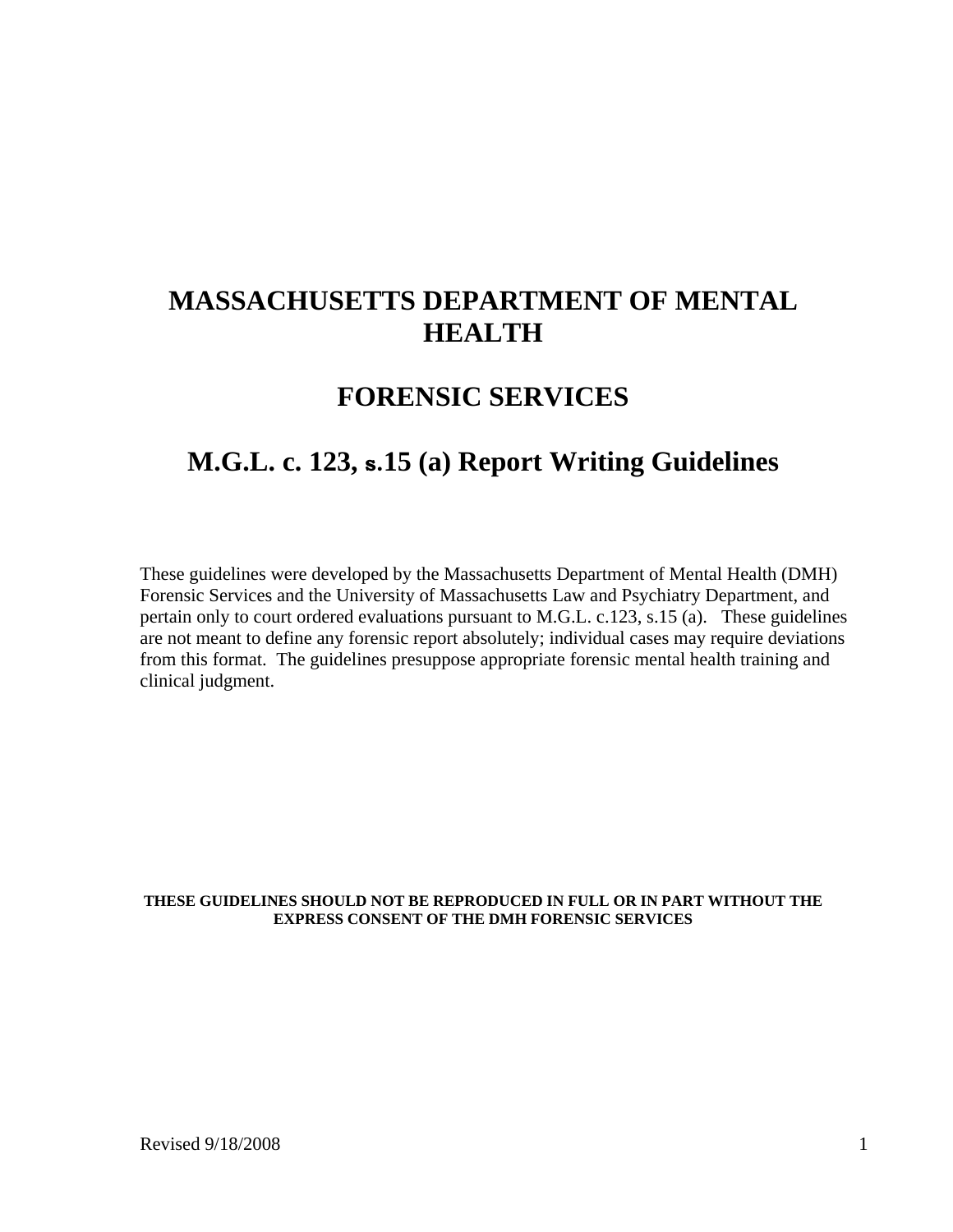### CHAPTER 123, Section 15(a) SCREENING EVALUATION REPORT GUIDELINES September 19, 2008

### **I. PURPOSE**

This document is intended as a Guide for writing forensic mental health reports of Competence to Stand Trial (CST) and Criminal Responsibility (CR) conducted under the provisions of M.G.L. chapter 123, section 15(a). These guidelines are promulgated by the Department of Mental Health's Forensic Service concerning the nature and quality of s. 15(a) reports. They are intended for use by forensic mental health professionals designated according to DMH regulations in the performance of such court ordered evaluations, professionals preparing for such designation who are under the supervision of a Forensic Mental Health Supervisor, post-doctoral psychology fellows participating in a DMH approved forensic psychology training program, and successful graduates of such programs who are not yet licensed but otherwise meet all other threshold requirements for entrance into candidacy.

These guidelines apply to s. 15(a) screening evaluations, and presume knowledge of, and adherence to, the applicable standards delineated elsewhere, including those set forth in the September, 1994 revision of the Guidelines for Written Reports of Forensic Evaluations Conducted Under M G.L. chapter 123, section 15(b), and all relevant DMH policies (e.g., CORI regulations). Note: Guidelines for "extended" s. 15(a) evaluations have not yet been developed.

### **II. GENERAL**

Guidelines regarding the types of information that should and should not be included in s. 15(a) evaluations are delineated in Section III on "Report Content" of this document. The following are general guidelines regarding approaches to reports for screening evaluations under s. 15(a).

Use of a narrative format is encouraged. However, use of a format that contains a combination of a narrative and a checklist is acceptable provided that the essential information detailed below is included. Some forensic clinicians have developed face sheets that include blanks for all the relevant demographic information. This may be a helpful tool. Checklists alone (i.e., without narrative components) are not acceptable, because they do not include documentation of "raw clinical data."

When the referral is for evaluation of both Competency to Stand Trial (CST) and Criminal Responsibility (CR), there is no requirement to write separate reports unless you are documenting the defendant's account of the alleged offense (which should not be included in the Competency report). When two reports are deemed necessary, this might be accomplished simply by writing different final sections, one addressing issues related to CST and one addressing issues related to CR (and appending each to copies of the previous sections of the report).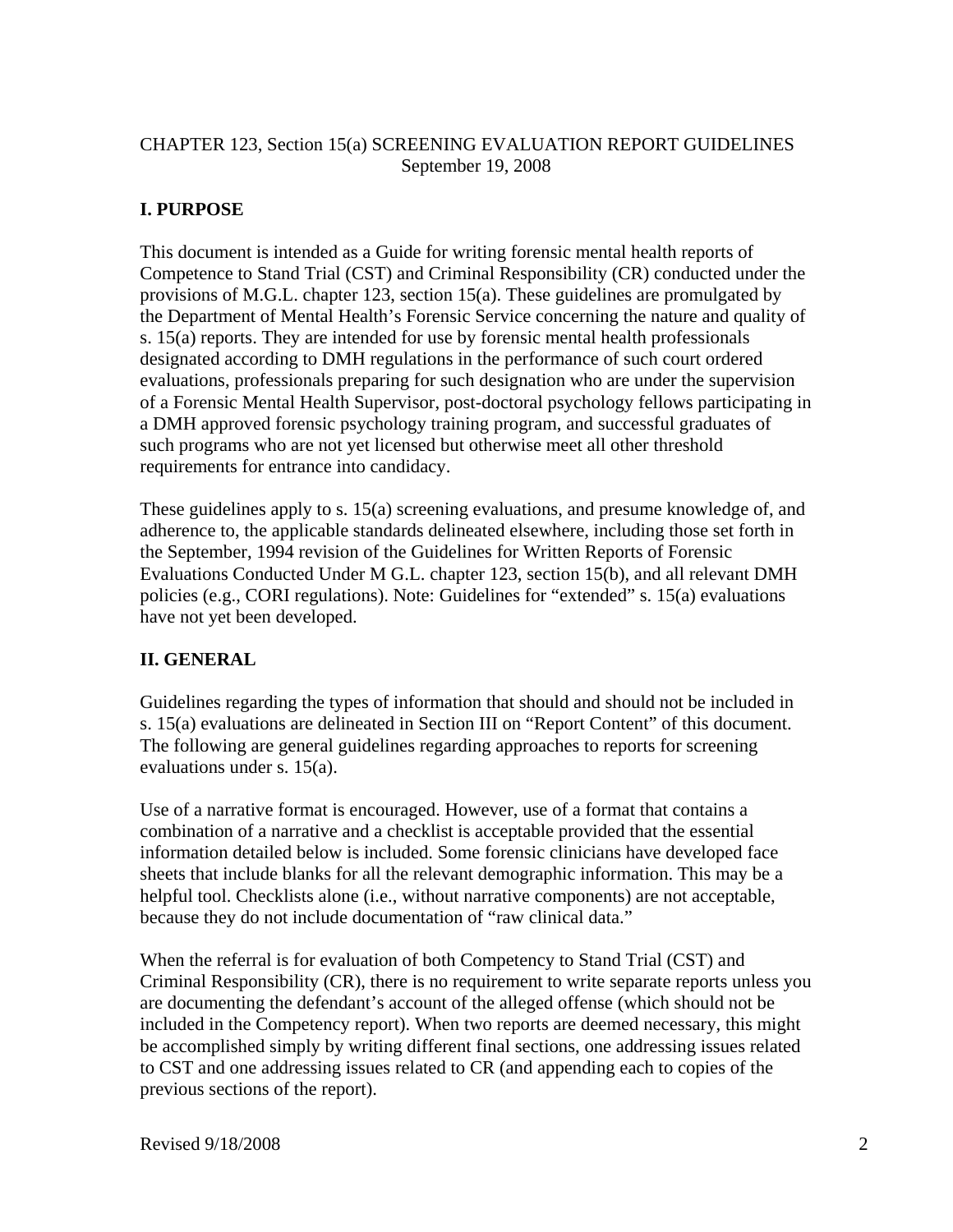### **III. REPORT CONTENT for Evaluation of Competence, to Stand Trial and for Criminal Responsibility Pursuant to M.G.L. c.123, s. 15(a)**

**Identifying Data**: The report must include the defendant's name, date of birth, sex, the formal charge(s), date(s) of alleged offense(s), referring court, and docket number. Also note whether defendant was referred for evaluation of CST, CR or both. If known, include the reason for referral (e.g. behavior in court, mental health history, etc.). It is also helpful to include a brief description of the alleged incident(s). Include the names and telephone numbers of the defense attorney and, if available, names and telephone numbers of the D.A. and any other collateral informants.

**Structure of the Evaluation**: Document that you informed the defendant of the limits of confidentiality, and note your clinical impression of the defendant's understanding of this information. Also, describe your data base (i.e. length of interview of defendant, where, who present, documents reviewed, collateral sources contacted). Describe any pertinent contact you have had with defense counsel (including, for example, the attorney's observations and concerns with the defendant).

**Background Information/Clinical History**: The historical information may be very brief or more extensive depending on the circumstances of the case. The report must include reported psychiatric history, substance abuse history, and history of harm to self and others. Provide additional relevant information such as; involvement with the criminal justice system, history of relationship to alleged victim (if any), present living situation, acute precipitants, when possible. There is no expectation that a brief "screening" s.15(a) report contain a comprehensive history.

**Mental Status/Clinical Observations of Defendant**: This portion of the report should focus on the defendant's current mental status and presentation. Focus should be on positive and negative clinical findings relevant to CST, CR and disposition recommendations. Direct quotes and objective behavioral descriptions should be included as available. All reports should include statements about current suicidal/homicidal ideation and psychosis, or absence thereof, or a rationale as to why there is no information related to those areas.

**Data Relevant to Competence to Stand Trial**: Focus on pertinent positives and negatives; most cases will not require comments on every competency related ability. Give concrete examples to illustrate abilities and deficits. It is not necessary to break this into separate sections as in s. 15(b) reports. If it is clear that the defendant does not suffer from mental disease or defect that brings competency into question, summary statements about the defendant's capacities are acceptable. Self-incriminating statements made by the defendant regarding the alleged offense should not be included in Competence to Stand Trial Reports.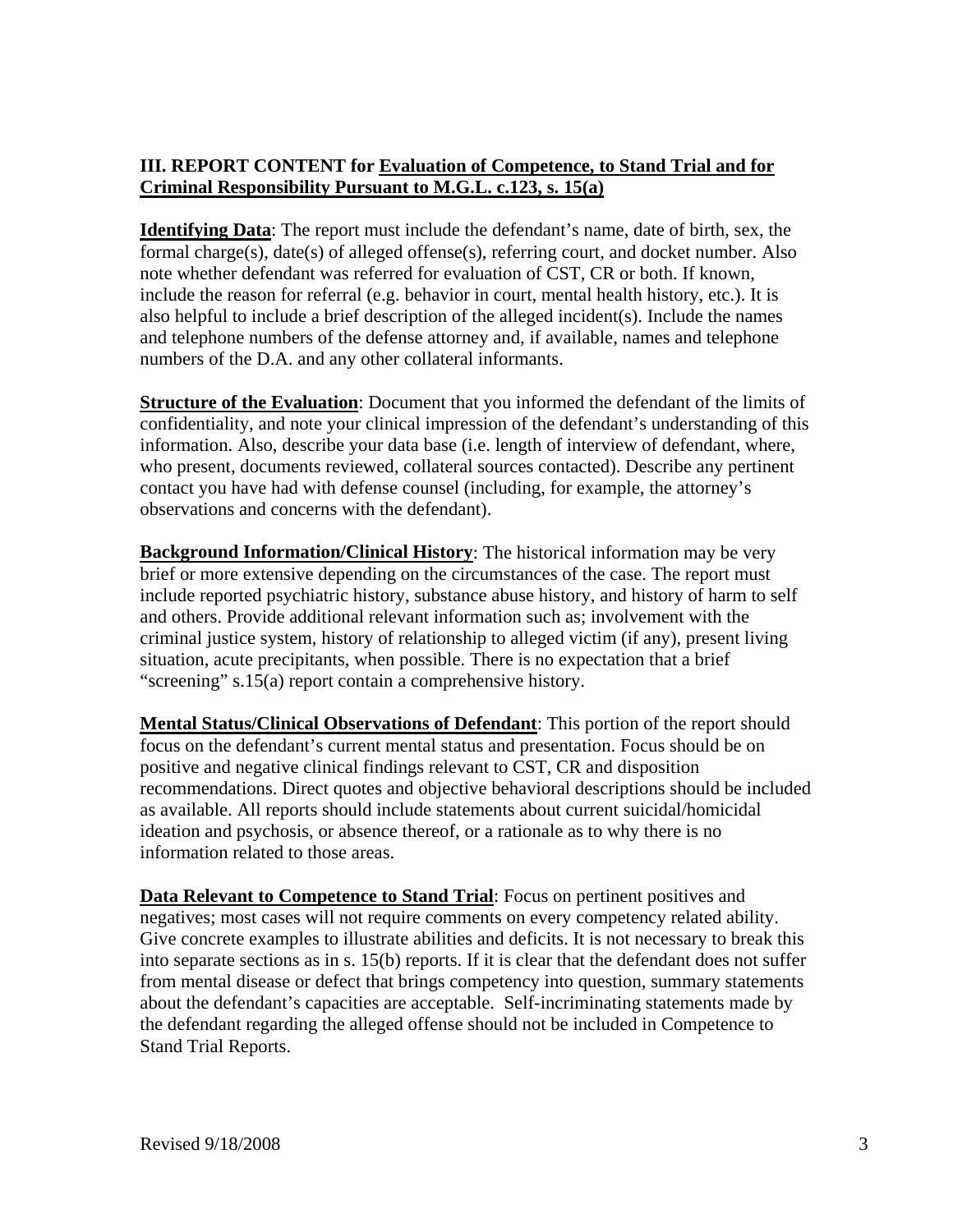**Data Relevant to Criminal Responsibility**: This area should only be addressed if there is a specific s. 15(a) order for a screening evaluation of Criminal Responsibility. Otherwise, the forensic examiner should not address this issue. (Defense counsel may not want the issue of CR to be raised for any number of reasons, even when there is an apparent question of CR). In contrast, if only a CR evaluation has been ordered, but you have significant concerns about the defendant's competency to stand trial, it is appropriate to bring this to the attention of the court.

This section should include data suggesting presence/absence of symptoms of mental illness and/or substance abuse at the time of the incident, and observations of others (e.g., police, family, victim).

The question of how to deal with data pertinent to CR issues at this stage is complex. Various approaches may be indicated depending on the specific clinical and legal circumstances of the case. If the report contains the defendant's account of the alleged offense, a separate report should be written regarding CR, and the defendant's account should not be included in the CST report. It is up to the individual examiner to decide how much detail of the defendant's account and other information to include in the CR report.

**Assessment and Recommendations**: Always phrase your conclusions as opinions or recommendations, not as findings. All conclusions and recommendations should follow from (or be supported by) the data presented.

Include opinions regarding:

1) Mental illness/Mental defect.

2) Need for further evaluation of CST, if screening evaluation of CST was ordered or if CST deficits are noted.

NOTE: If the opinion of the evaluator is that further evaluation is not necessary because the defendant is clearly incompetent to stand trial, and the defendant appears in need of hospital level of care, the evaluator may recommend that if the court were to so adjudicate the defendant (IST), the court might wish to admit the defendant to an inpatient facility under s. 16(a).

3) Need for further evaluation of CR, if screening evaluation of CR was ordered.

NOTE: Some professionals feel that if either party raises the question of CR, it is never (or rarely) appropriate for the Court clinician to rule this out on the basis of a screening (s. 15a) evaluation.

4) Recommended disposition (i.e., no further clinical or forensic evaluation indicated, civil hospitalization, further forensic evaluation on either an out-patient or in-patient